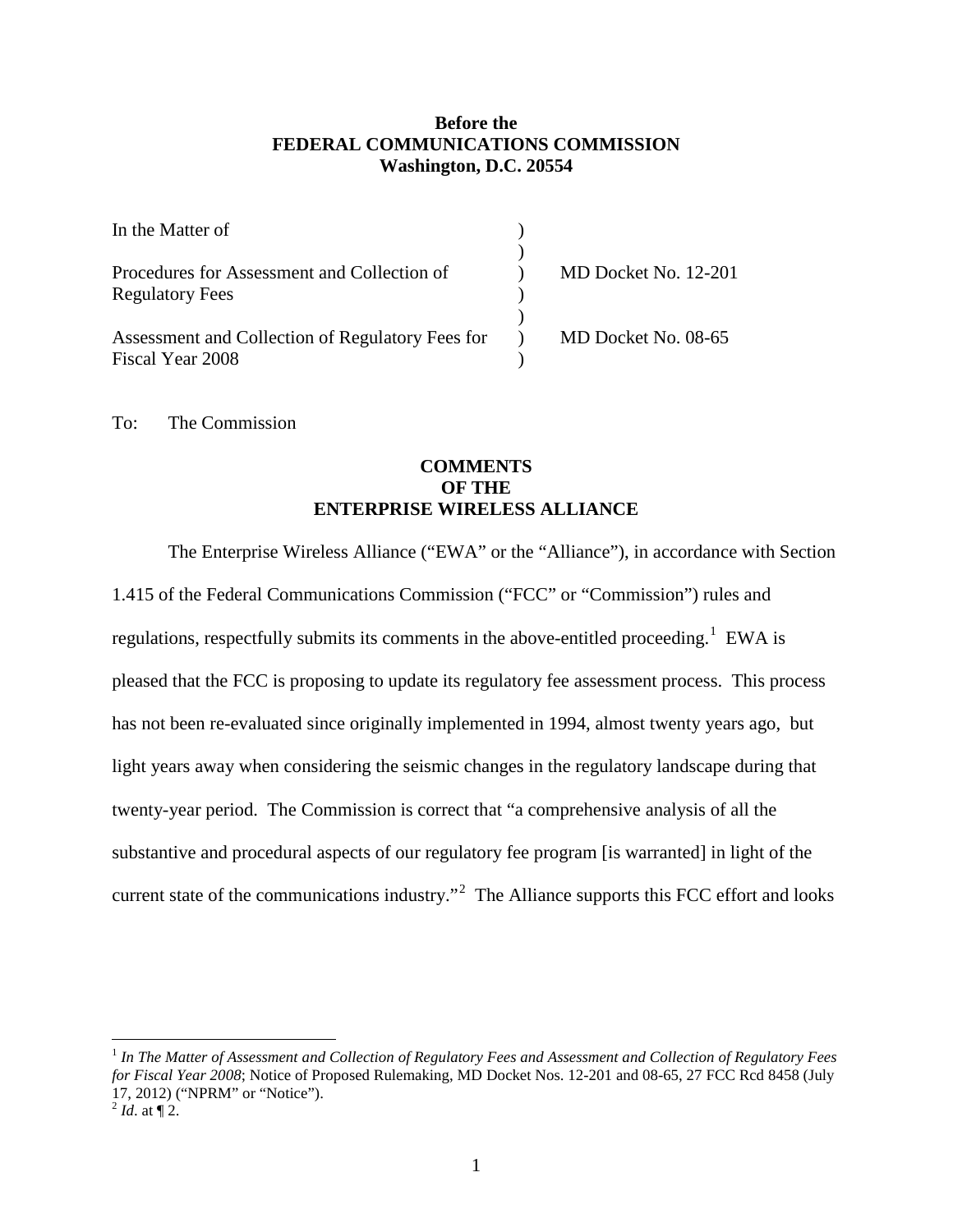forward to regulatory fees that meet the Commission's criteria of fairness, administrability, and sustainability. $3$ 

EWA represents a broad alliance of business enterprise users, service providers, radio dealers and technology manufacturers, many of which hold licenses in the Part 90 radio services. While a substantial percentage of the Alliance's members also utilize spectrum regulated under other FCC rules, both licensed and unlicensed, the spectrum authorized under Part 90 typically represents the core of their communications facilities. For this reason, EWA and its members have a keen interest in the FCC's investigation of its regulatory fee structure generally and, in particular, in the portion of the covered costs presumed to be attributable to the Part 90 Private Land Mobile Radio ("PLMR") services.

Historically, the FCC has considered two basic components in setting regulatory fees. First, the Commission allocates a portion of the total collection target established by Congress for that year among the various regulatory fee categories, a calculation that is based on the number of full-time employees ("FTEs") of the FCC devoted to each fee category. Second, the FCC allocates the amount attributable to each fee category among the regulatees within the class based on an objective measure such as call signs, subscribers or revenues. PLMR licensees pay an annual regulatory fee for each call sign, which fee is assessed in advance for the full term of the authorization upon the issuance of the license and any renewal thereof.

In previous comments on this subject, EWA expressed concern about what had been a steady percentage increase in PLMR regulatory fees. While noting that the annual PLMR per call sign assessments were relatively modest, the Alliance expressed doubt that they accurately reflected the FTEs engaged in PLMR licensing and ancillary regulatory activities since the FCC had significantly streamlined its licensing processes. EWA also reminded the Commission that

<span id="page-1-0"></span> $3$  Id. at  $\P$  14-16.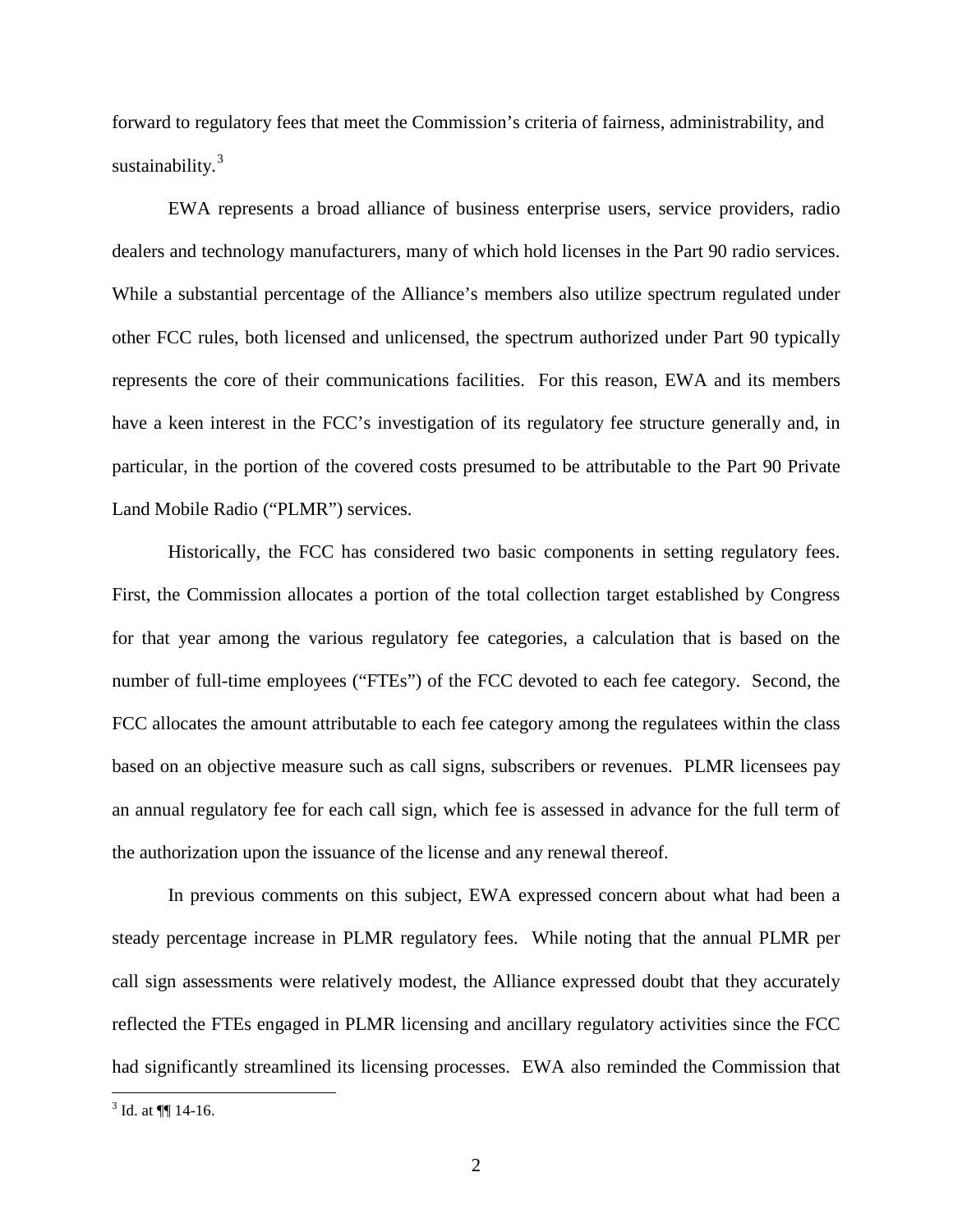the vast majority of activities conducted in the Wireless Telecommunications Bureau had become increasingly unrelated to PLMR interests and impact since 1994, a trend that has only accelerated with the FCC's emphasis on broadband services.

EWA is pleased to note that, even under the current regulatory fee assessment process, the FCC in 2012 reduced both categories of PLMR regulatory fees by a substantial percentage. The FY 2012 regulatory fee was decreased for "Shared Use" licenses at 30-470 MHz from \$200 to \$150 (\$15 per year for a ten-year license) and for Exclusive Use licenses at 470-512, 800, and 900 MHz from \$400 to \$350 (\$35 per year for a ten-year license). These reductions are a positive step in recalibrating PLMR regulatory fee obligations to reflect more accurately the FCC resources devoted to licenses in these categories.

While these fee reductions are welcome and appropriate, the Alliance continues to support a more global rethinking of the regulatory fee process. It endorses the FCC's goal of adopting a program that allocates the burden fairly among regulatees, minimizes the administrative burden on regulatees and the FCC alike, and provides sufficient flexibility to preserve an equitable distribution in a constantly evolving industry. It generally agrees with the approaches proposed in the NPRM and looks forward to working with the FCC and other categories of regulatees to develop an optimal process for achieving those objectives while also meeting the statutory mandate that requires regulatory fee collection.